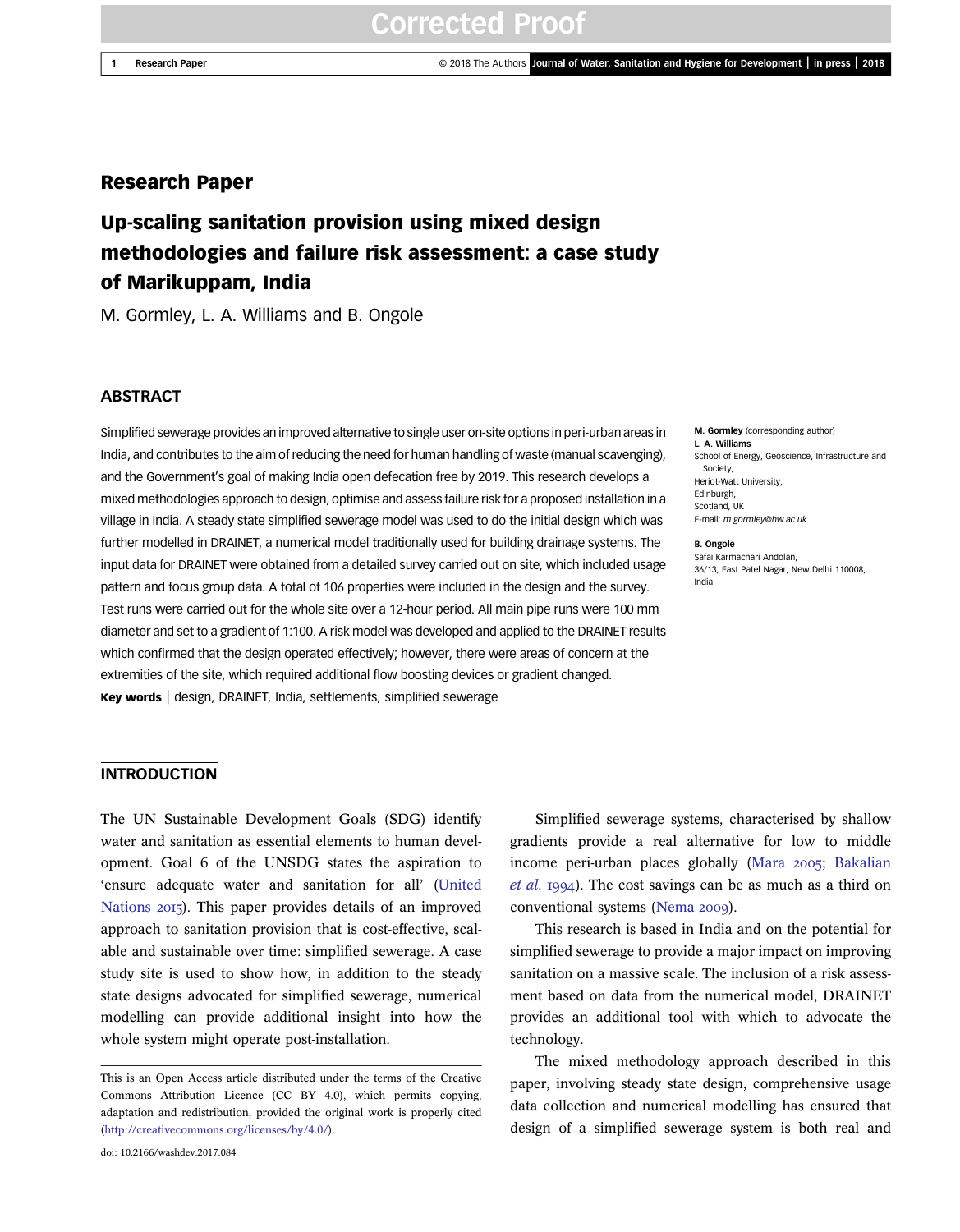<span id="page-1-0"></span>relevant. The inclusion of a risk model allows optimisation options to be effectively assessed so that effective decisions can be made at the design stage.

## CASE STUDY BACKGROUND

Marikuppam Telugu Line (MTL) is a community of 106 households in Kolar Gold Fields (KGF), Karnataka State, south India (Figure 1) (12 $\degree$  55' 4N and 78 $\degree$ 15' 48E). Gold was mined in the area for 2,000 years. Mining is no longer economic and the mines have been abandoned, but many thousands of former mine workers still live in KGF. All of the residents of MTL are from one particular Dalit (untouchable) community. The MTL community was assigned the job of night-soil collection and cesspit cleaning by hand, known as manual scavenging for workers in the gold mines. In traditional Hindu culture, human excreta are considered to be the most 'defiling' of substances. This is the case for those from MTL, the practice being so stigmatised that those who do it keep their occupation hidden, even from their families.

In 1991, a group from Marikuppam established 'Safai Karmachari Andolan' (SKA) (Sanitation Workers Movement), now a nation-wide movement, to end the 'dehumanising practice' of manual scavenging. SKA were instrumental in promoting national legislation to outlaw manual scavenging in India ([Government of India](#page-10-0) 1993, 2013).

At the request of SKA, Marikuppam was identified as a pilot community for the design of an appropriate sanitation system which could remove the need for manual scavenging



Figure 1 | Site layout showing proposed piped simplified sewerage network.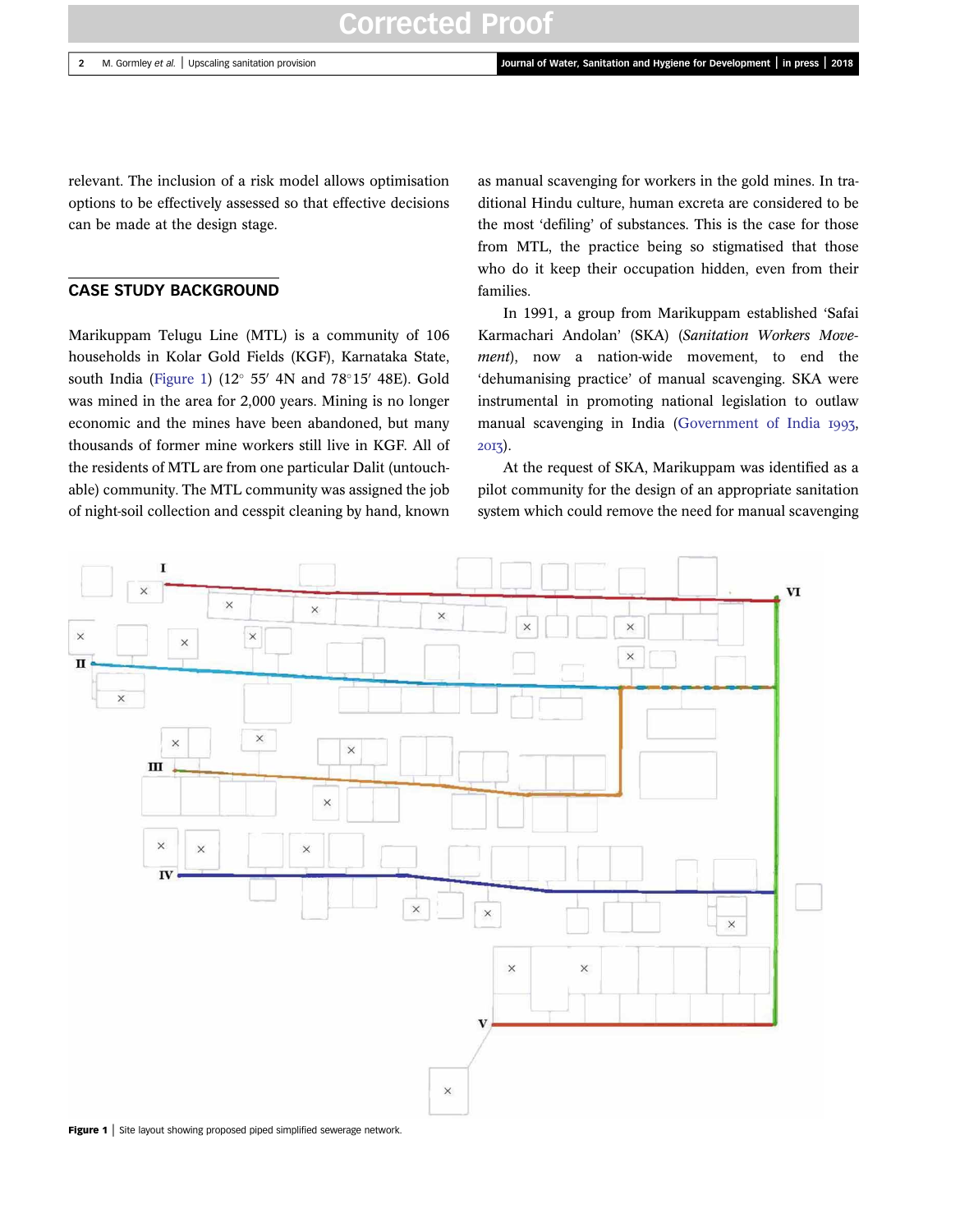altogether. Every family in the MTL has been involved with manual scavenging, and 70% of households have no toilet.

A particular concern in MTL is the use of the main available sanitation facilities which are communal toilets located some distance from the houses. [Travers](#page-10-0) et al.  $(20\text{H})$  found that in Delhi, threats to women and girls' safety using public toilets were exacerbated by poor design, maintenance and lighting in addition to men and boys gathering around the block, a common theme through similar studies (O'[Reilly](#page-10-0) 2010). These issues impact women's general health. To avoid needing to use the toilets during the day, many women and girls restrict their food and drink intake [\(Bapat](#page-10-0) ). Menstruation is another need which is often not catered for in public toilets ([Kulkarni](#page-10-0) et al. 2015), and so managing menstrual periods is a significant source of stress throughout many women's lifetimes ([Sahoo](#page-10-0) et al. 2015).

Swachh Bharat (Clean India) is a national programme designed to improve sanitation in India. The programme aims for an open defecation free India by 2nd October 2019, the 150th anniversary of the birth of Mahatma Gandhi. The sanitation programme has already increased the number of households with access to toilets by 20% and is set to continue apace. The majority of the toilets being constructed are of the dry pit latrine type, which in all likelihood will require the services of manual scavengers to empty.

This work focuses on the transportation system for waste and not the processing aspects of the design which would include the construction of a settling tank and constructed wetlands as an appropriate way to deal with the waste.

# **METHODOLOGY**

The general methodology is given below:

- Produce an approximate map of the area from satellite imagery
	- Verification of layout on site
- Local data collection
	- Water usage survey
	- Household survey
	- Focus group discussions
- Determining pipe diameters and gradients
- Using the PC-based software to calculate the optimum gradient and diameter
- Full system simulation over 12-hour period
	- DRAINET modelling and results collation
- Risk assessment
	- Using the collated DRAINET results in the risk model to assess performance and highlight areas of concern.

The steady state design tool employed an open access programme developed by Mara  $et$  al. (2001). The water usage survey data from the 106 households was facilited by SKA. The survey included interviews, observation and semi-formal focus groups. The numerical modelling of the entire site was carried out using a modified version of DRAI-NET ([Gormley](#page-10-0) et al. 2013). A risk assessment methodology was developed to enumerate the optimization.

#### Water usage survey

The survey focused on the following:

- Water availability
- Water usage patterns and consumption
- Number of people per household
- Diet
- Urination and defecation patterns
- Methods of anal cleansing.

The data generated weres used to determine the input water discharge profiles for the DRAINET model.

#### Household survey

A survey was carried out to establish the number of occupants in each household, split by gender and age. The entire population of 106 households was surveyed. Additional data were collected concerning the occupation of householders, the highest level of education attained, whether they had an electricity connection and their sanitation facilities. This information was primarily used to set the distribution of people within the site and to provide some context for the lifestyle of people in the village.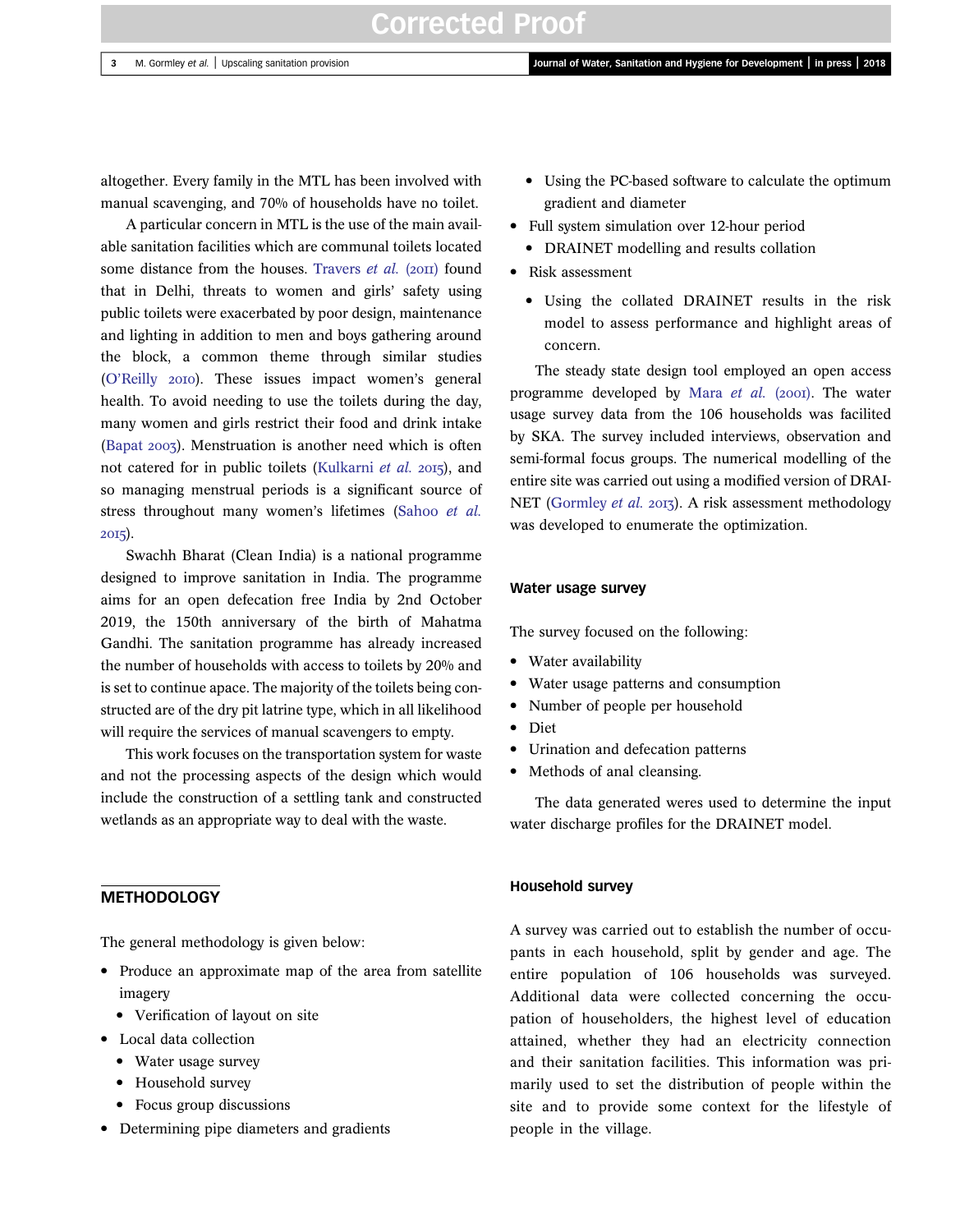#### Water usage

Nineteen households were randomly selected for a survey on water usage – 15 is the minimum number recommended by Feuerstein  $(1986)$  as a representative sample of 100 households. In all households but one, women were interviewed. House numbers were written on paper and placed in a bag. Fifteen were chosen from the bag. Four additional houses were selected due to their unique characteristics: two had a large number of occupants, one had recently been upgraded, and one had people with specific needs due to disabilities. Patterns of water use were established by asking occupants the time of day that they would perform each activity. The day was divided into 3-hour blocks to aid with the collection and reporting of the data.

#### Focus group discussions

Focus group discussions were also conducted to gain qualitative data about the general state of sanitation and health. Participants were asked about diet, sanitation practices, any health problems, menstrual hygiene and the disposal of infant excreta. Additional information was gathered through general comments which participants made.

#### Steady state design

The design followed [Mara](#page-10-0) et al.'s  $(200I)$  steady state system approach. The design tool suggested that using 100 mm diameter pipe set at a slope of 1:100 (the natural gradient in most of the site) would be sufficient to ensure drain selfcleansing.

#### Numerical modelling

In order to assess the risk of blockages occurring in the proposed system, the modelling software DRAINET was used, which was based on a flow velocity model developed at Heriot-Watt University ([Swaffield](#page-10-0) et al. 2015) and modified for ultra-low water usage by Gormley [\(Gormley](#page-10-0) et al. 2013). DRAI-NET uses the method of characteristics to model unsteady free surface flows by solving Saint Venant equations – a method first applied to small diameter pipes by [Swaffield & Galowin \(](#page-10-0)1992).

The characteristics of the solid test pieces simulated were developed in the USA by the Nation Bureau of Standards in the 1980s (Swaffield  $&$  Galowin 1992). Typically, solids are 38 mm in diameter and 75 mm in length with a range of specific gravity from 0.85 characteristic of a vegetarian diet with water as the main method for anal cleaning, to 1.2 (characteristic of a heavy meat diet with other matter used for anal cleaning). Extensive validation has shown that these solids act in a similar way to real solids in a drainline. Solids begin as discrete faeces and will break up as they travel. When these solids reach their natural maximum transport distances then an amalgamation can occur, to form larger solids again [\(Gormley & Campbell](#page-10-0)  $2006$ ; [Swaffield](#page-10-0) *et al.*  $2015$ ). The criterion for success is the evaluation of solid deposition distance and progress through the entire system over a specified period of time.

#### House type profiles

[Gormley & Dickenson \(](#page-10-0)2008) detail a methodology for modelling large, complex systems using DRAINET. House types are characterised and usage scenarios are modelled separately, then connected to represent the entire system. A similar process has been followed to develop the methodology for modelling this system.

#### Characterisation of house types

The village consists of a wide range of household sizes – from one single occupant to a family of 17. House types were characterised based on the water use data available and the number of households of each size in the population. These were:

- House type A: 1 or 2 occupants
- House type B: 3 occupants
- House type C: 4, 5 or 6 occupants
- House type D: 7, 8 or 9 occupants
- House type E: 10 to 17 occupants.

#### Water usage – patterns

A DRAINET simulation can be run for a maximum of 43,200 seconds, or 12 hours. To account for this, the times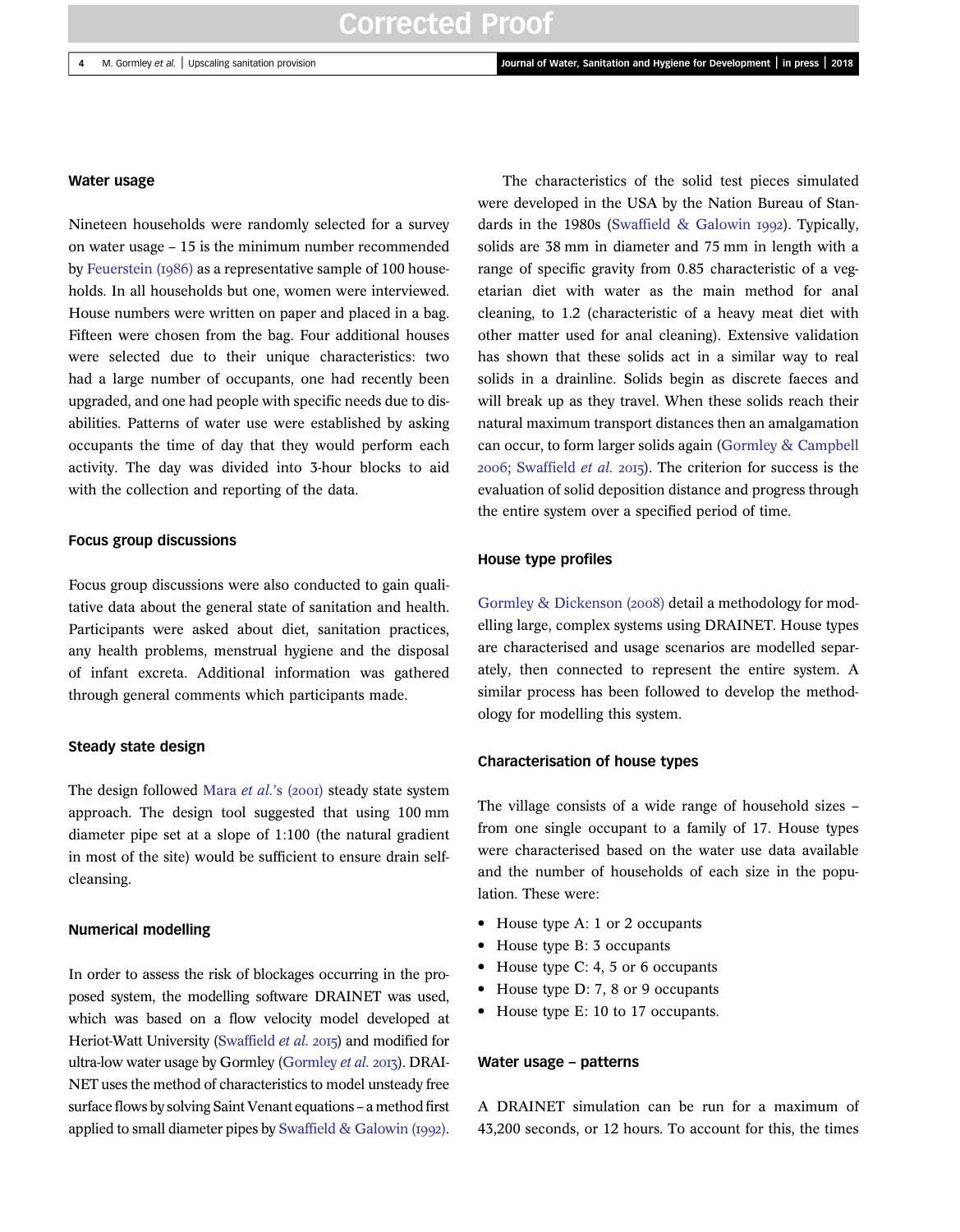used in the model were limited to between 7:00 and 19:00, with water usage outside these times being ignored – the data collected showed that the majority of water usage occurred within these 12 hours.

Within each house type, the most common 3-hour window for each activity was found. A random number generator was then used to determine in which minute of the 3 hour window each of the water discharges would occur. This distributed the discharges randomly across the 3-hour window for a given house type and avoided simultaneous discharges.

#### Creating individual device profiles

Using DRAINET, discharge profiles were then created for each type of water use. The profile for a 2-litre pour-flush was based on findings by Lehmann  $(20I4)$ . This pour-flush characteristic was confirmed by the focus group discussions.

#### Creating 12-hour house discharge profiles

Individual device discharge profiles were added together to create each of the different 12-hour profiles. A simulation was then run for 43,200 seconds (12 hours) to allow for consistency in the time intervals for each.

Variations for each house type were also created. House types A and B did not generally undertake tasks such as laundry and household cleaning every day. For these, two profiles were created, one with the task and one without. For other house types, offset profiles were created to simulate households waking and eating at different times.

#### Simulating discharges from rows of houses

A simulation of wastewater flows in each row of the network was run separately. Houses at the end of rows and those with longer distances to the main pipe were selected as potential locations of problems. Solids were introduced to the system at these points so that solid transport could be assessed.

#### Risk assessment

In order to assess the impact of different changes made to the system in decreasing the chances of blockages occurring, a method was developed to calculate a coefficient which could be compared across different configurations. For the purposes of this assessment, the risk of blockage occurring was divided into three levels:

- Primary risk the risk of at least one solid causing a blockage;
- Secondary risk the risk of half of all solids causing a blockage;
- Tertiary risk the risk that every solid would cause a blockage.

#### Calculating the risk of solids causing a blockage

In assessing these risk levels it was necessary to make an estimate for the risk of blockage – dividing the time taken for each solid to reach the end by the total observation period, 12 hours. This assigns a value between 0 and 1 to each solid, with higher numbers representing a higher risk of blockage.

#### Primary risk calculation

The following equation shows a generalized method for calculating the likelihood of a blockage occurring in any row:

$$
P_{row} = 1 - \left[ \left( \prod_{i=1}^{n} \left( 1 - \frac{t_i l}{2 d_i t_o} \right) \right) \cdot \left( 1 - \frac{\sum_{j=1}^{n} \left( t_j l / 2 d_j t_o \right)}{n} \right)^{m-n} \right]
$$

where *n* is the number of solids modelled; *m* is the highest number of solids modelled in any row;  $t$  is the time taken to reach the end of the pipe;  $t_0$  is the observed time period;  $l$  is the total length of the row;  $d$  is the distance the solid has travelled;  $P_{row}$  is the likelihood of a blockage occurring in the chosen row.

The risk of the whole system failing – that is, at least one solid failing – can then be quantified using:

$$
P_{system} = 1 - \left[ \prod_{i=1}^{n} \left( 1 - P_{rowi} \right) \right]
$$

where  $P_{system}$  is the likelihood of a blockage occurring in the system;  $P_{row}$  is the likelihood of a blockage occurring in each row;  $n$  is the number of rows. Note that failure in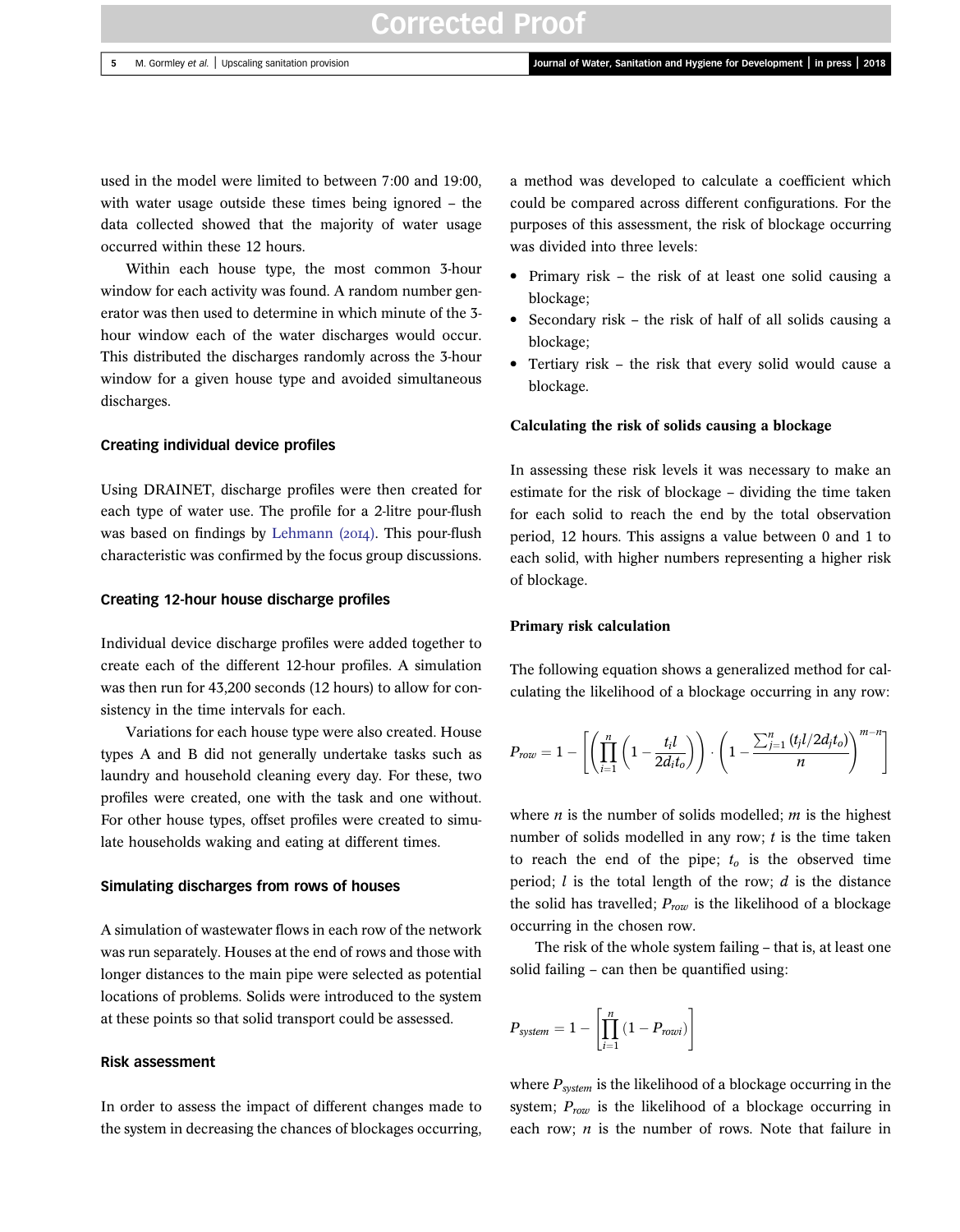this context means that a major blockage could occur, as a direct result of the design itself, and therefore needs to be evaluated.

#### Secondary risk calculation

The secondary risk is calculated to represent three of the total six solids in each row causing a blockage, using the following equation:

$$
P_{row} = \frac{n!}{0.5n!^2} \cdot \left(\frac{\sum_{j=1}^{n} (t_j l/2 d_j t_o)}{n}\right)^{0.5n} \left(1 - \frac{\sum_{j=1}^{n} (t_j l/2 d_j t_o)}{n}\right)^{0.5n}
$$

where  $n$  is the number of solids modelled;  $t$  is the time taken to reach the end of the pipe;  $t_0$  is the observed time period; l is the total length of the row;  $d$  is the distance the solid has travelled;  $P_{row}$  is the likelihood of a blockage occurring in the chosen row.

The likelihood of half of all solids in the system reaching the end of their respective pipes can then be calculated as the mean probability of the rows in the system:

$$
P_{system} = \frac{\sum P_{row}}{n}
$$

where  $P_{system}$  is the likelihood of a blockage occurring in the system;  $P_{row}$  is the likelihood of a blockage occurring in each row;  $n$  is the number of rows.

#### Tertiary risk calculation

The tertiary risk is calculated as the risk that the entire system will block – that is, that none of the solids modelled reach the end of the pipe within the 12-hour period. It can be calculated as follows:

$$
P_{row} = \prod_{i=1}^{n} \left( \frac{t_i l}{2 d_i t_o} \right)
$$

where  $n$  is the number of solids modelled;  $t$  is the time taken to reach the end of the pipe;  $t_0$  is the observed time period; l is the total length of the row;  $d$  is the distance the solid has travelled;  $P_{row}$  is the likelihood of every solid causing a blockage in the chosen row.

The figure for the whole system is then calculated in the same fashion to find the likelihood of every solid causing a blockage:

$$
P_{system} = \prod_{j=1}^{n} P_{rowj}
$$

where  $P_{system}$  is the likelihood of a blockage occurring in the system;  $P_{row}$  is the likelihood of a blockage occurring in each row;  $n$  is the number of rows.

#### RESULTS

#### Demographics

A total of 558 people live in households of sizes ranging between one person and 17 people. The most common household sizes were those with four, five or six occupants, as shown in Figure 2.

#### Water supply

Clean water in the area comes from three main sources. The public supply is piped from a borehole. This is available three times a week for an hour and a half, if power is available – power cuts in the state of Karnataka are frequent ([Sharma](#page-10-0) 2015). Households are charged Rs 20 per month for access to this supply, and are permitted to fill six 18 litre pots at each opening. There is also a private tanker which supplies water from the borehole, at Rs 2.5 per 18 litre pot. Bottled water is available from private suppliers for Rs 10 per 20-litre container, which some households drink in preference to water from the borehole.



Figure 2 | Distribution of household size in the study population.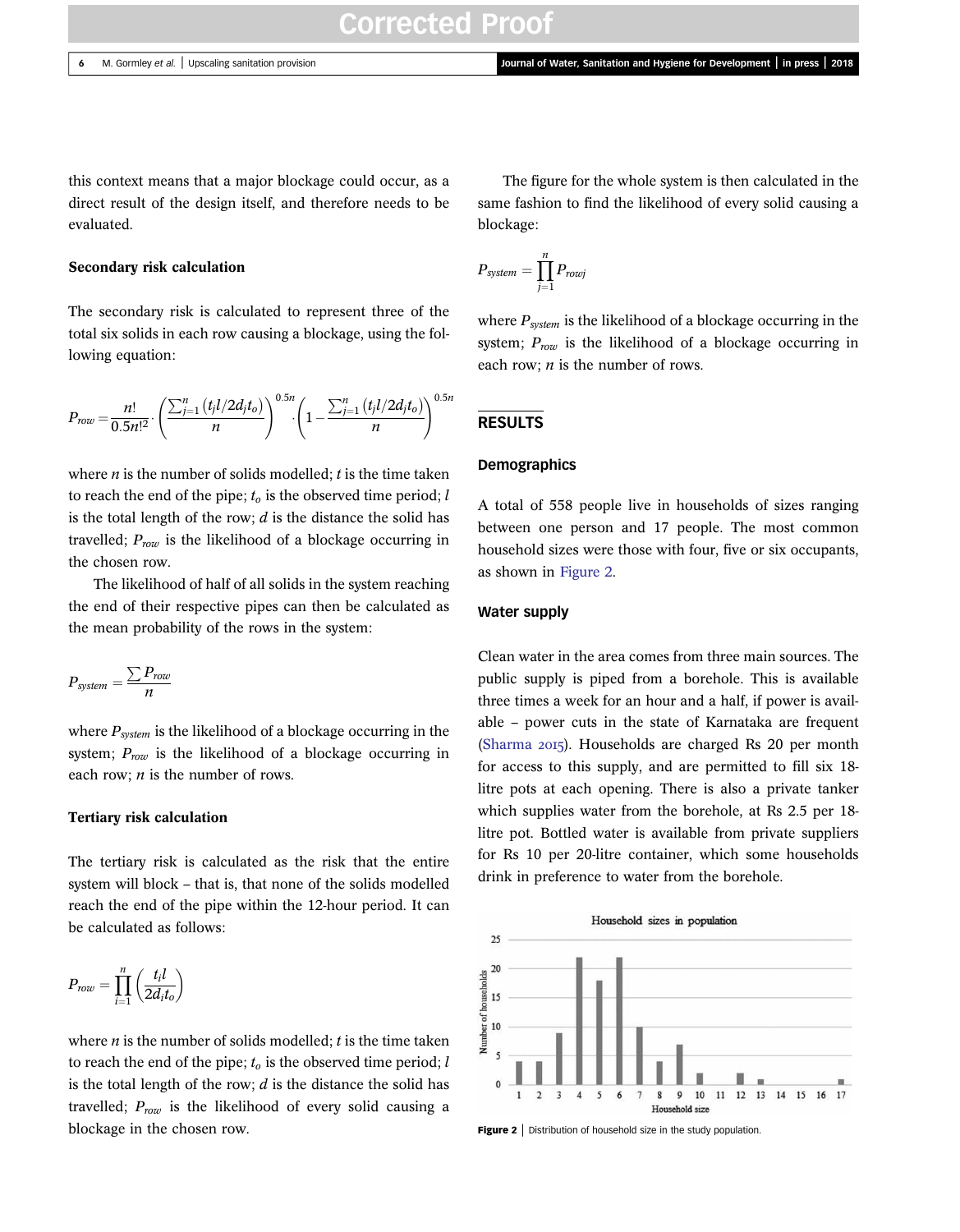The average water usage per person determined from the water use survey is approximately 50 litres per day per person. However, this figure varied greatly from household to household, with figures from 10 to 97 litres per day per person reported.

## Water use

Eight main water uses were reported:

- drinking
- cooking and food preparation
- washing vessels and utensils
- bathing
- household cleaning
- laundry
- latrine use
- domestic animals.

Overall, the largest single use of water for each house was laundry, with larger households generally washing clothes every day and smaller households washing clothes between one and four times a week. Bathing also used a large quantity of water, with most adults using between one and two 18-litre pots daily.

The return factor – the percentage of total water consumption which ends up in the sewer system – is typically assumed to be 80% or 85% [\(Mara](#page-10-0) et al. 2001). However, in some households in this area, the return rate is clearly much lower than this, particularly since laundry water is often discarded elsewhere.

#### Water use hydrographs

The water usage and water usage patterns obtained from the surveys were converted into hydrographs ([Figure 3\(a\)](#page-7-0) and [3\(b\)](#page-7-0)) to be input into the model to assess the ability of the system to transport solids. Water usage hydrographs are presented in [Figure 4](#page-8-0) relating to the layout shown in [Figure 1.](#page-1-0)

#### Numerical modelling results

[Figure 4](#page-8-0) shows graphically the results for solid transport for one row, Row I. The flow profile for the row is also shown for completeness. The dotted lines indicate the travel of solids over the

period of simulation. For this row, the maximum length is 140 m so all solids have clearly passed on to the collection drain.

#### **DISCUSSION**

In general, the modelling confirms that the usage patterns obtained from the survey are adequate to keep solids moving through the network and the system operating effectively.

An important point clearly demonstrated by these results is that discharges other than toilet flushes play a significant part in solid transport. This means that in order for the system to function effectively, wastewater from other household activities must be deposited into the system. This could be achieved by either depositing wastewater into the latrine, or by having a secondary drain in the bathroom for wastewater, which people may prefer.

## Assessment approach

Generally, the risk of failure was calculated for the original design as carried out in the steady state software and modelled in DRAINET. Optimisation efforts focused on assessing changing pipe gradient, pipe diameter and introducing a flow boosting device (tipping tank) and calculating the risk coefficient as a result. In two cases the discharge events were doubled to assess the impact of surge distribution on solid transport.

## Individual rows

The results for each row show that some rows are significantly more problematic than others. Generally, the introduction of a tipping tank or changing the gradient has a positive impact upon reducing the risk of blockage. The best method differs between rows: for rows I, III, IV and V the gradient change made the largest difference, whereas for row II the tipping tank makes more of a difference. [Figure 5](#page-9-0) shows the primary risk for all rows with a range of options.

### Discussion of risk assessment

The equations used to calculate coefficients of risk provide a figure for comparison, but in order for the method to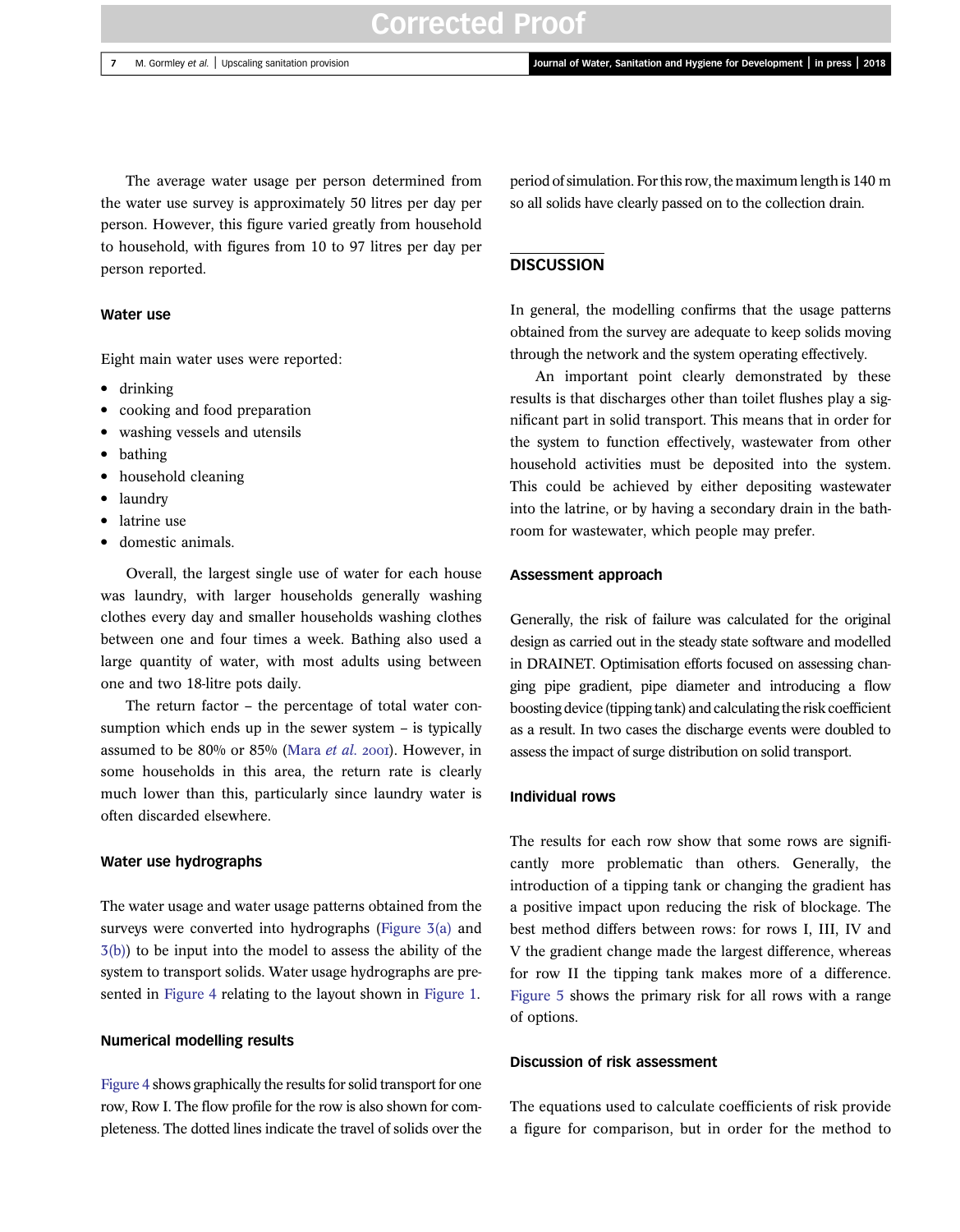<span id="page-7-0"></span>8 M. Gormley et al. | Upscaling sanitation provision **Journal of Water, Sanitation and Hygiene for Development | in press | 2018** 



Figure 3 | Water use hydrographs for two house types: (a) house type B and (b) house type D, showing the distribution of discharges into the drain across the 12-hour period.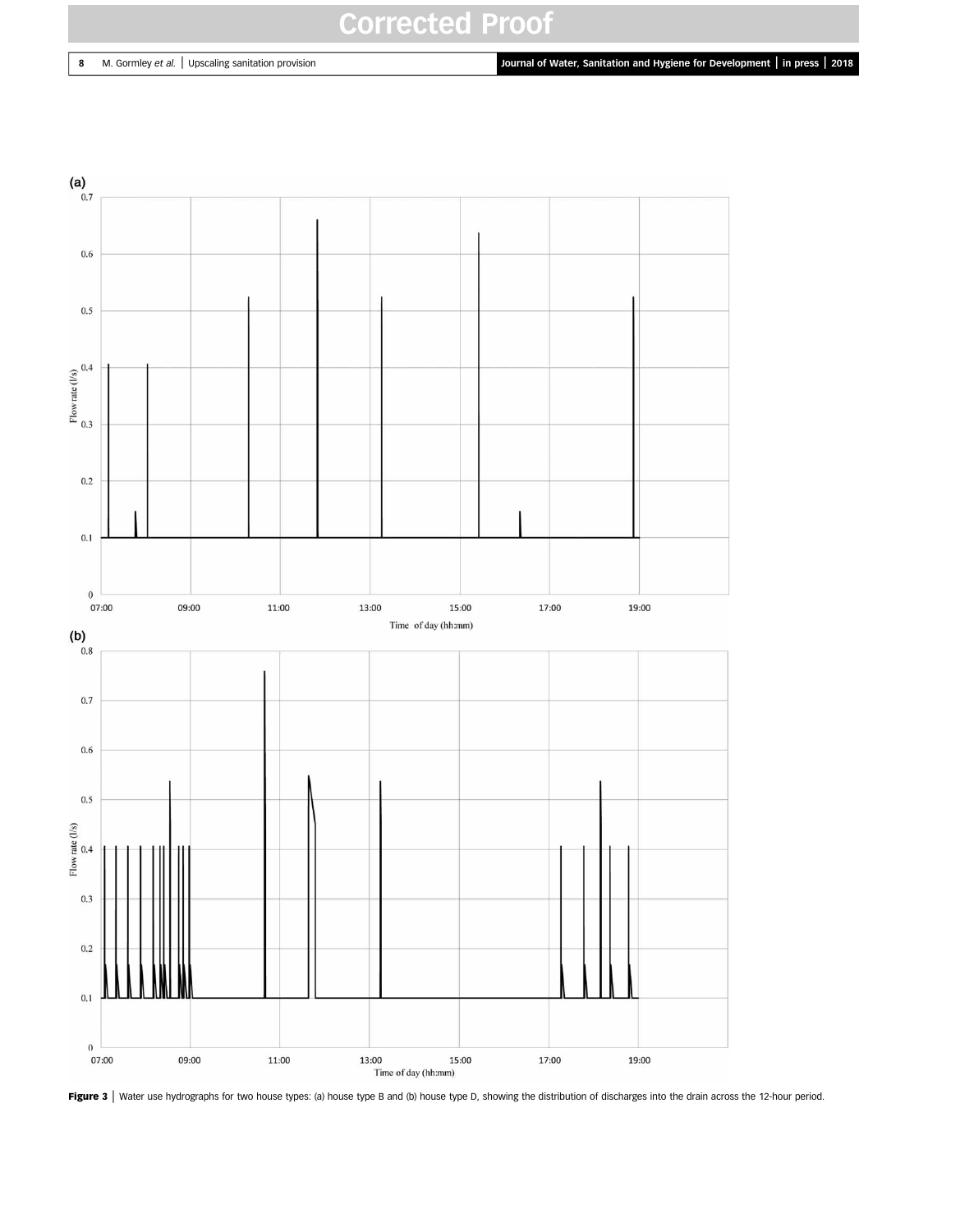

Figure 4 | Results for Row I showing solid transport and water discharge hydrograph (dotted lines show progress of solid trough system).

assist with decision-making these values must be translated into a scale by which the acceptability of the risk can be measured. For the purposes of this assessment, a primary risk value of 0.6 or under was classed as a low risk, values between 0.6 and 0.8 were classed as medium risk and values above 0.8 were classed as high risk (see [Table 1](#page-9-0)).

It can be seen that in some cases the inclusion of a tipping tank slightly increases the risk of failure (blockage). This may seem counter-intuitive, however it is a phenomenon that can occur depending on the location of the tipping tank in relation to the solid mass. The characteristics of a tipping tank are that it produces a large surge wave by dumping a volume of water into the drain in a short time period. This can cause the water to wash over the solid without moving it, or moving it in a random fashion. The result of this is that occasionally a surge from a tipping tank makes little or no difference and can disrupt the solid's transport

trajectory in a negative way. The advantage of using the risk assessment in this case is that it highlights these issues and they can be assessed without having to install the system first.

This is also true for the changes in gradient. The original gradient was set to 1:100 (which also happened to be close to the natural gradient of the site) and improvements were seen by increasing the gradient to 1:80. Again, this shows how easy it is to see the improvement. The risk assessment adds a quantity to the decision-making process in relation to the design.

## **CONCLUSIONS**

The research developed a method for evaluating a simplified sewerage design appropriate for installation in a case study village in India.

<span id="page-8-0"></span>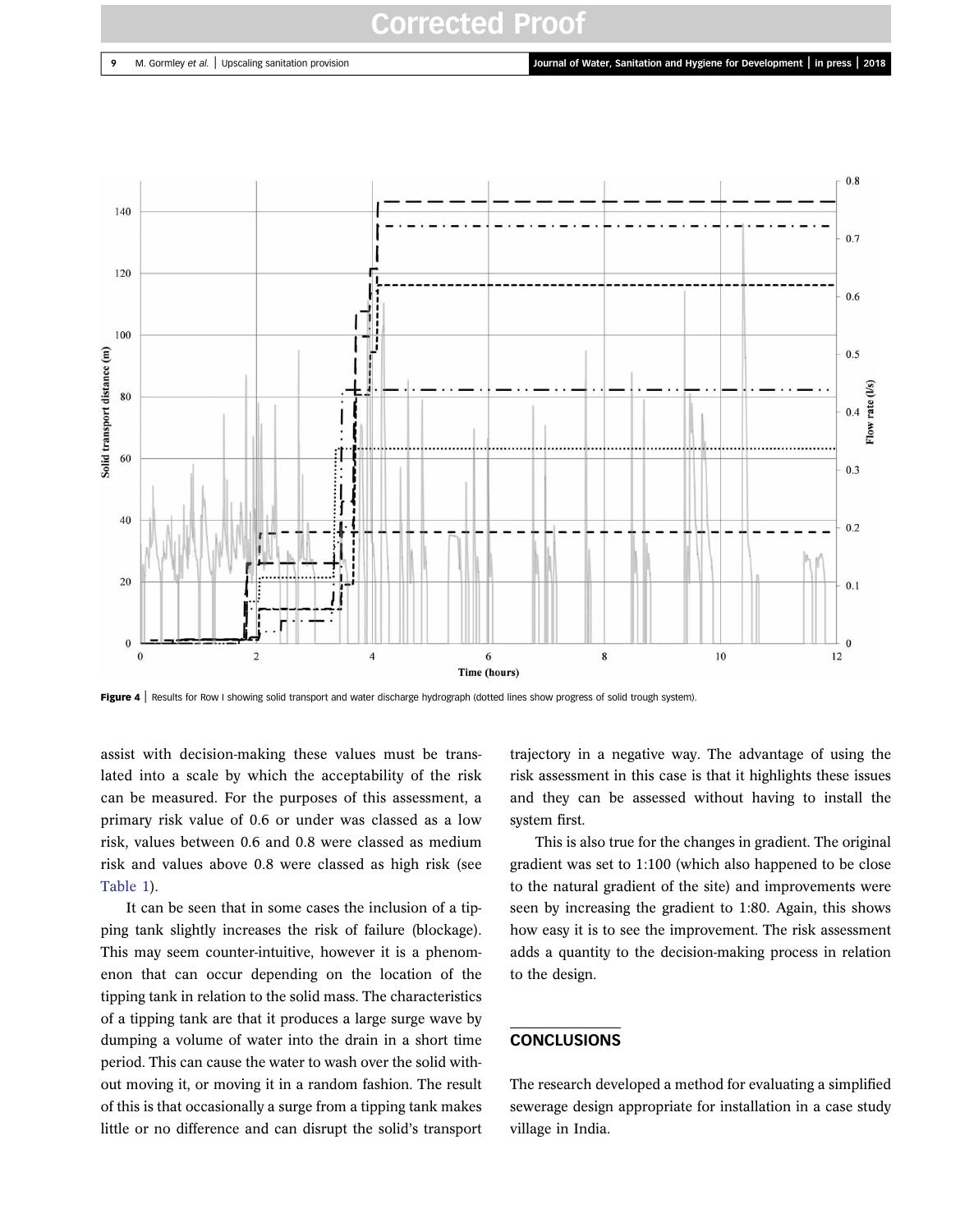<span id="page-9-0"></span><sup>10</sup> M. Gormley et al. <sup>|</sup> Upscaling sanitation provision Journal of Water, Sanitation and Hygiene for Development <sup>|</sup> in press <sup>|</sup> <sup>2018</sup>



Figure 5 | Primary risk levels for individual rows showing risk level for proposed improvements.

#### Table 1 | Risk levels for individual rows with different configuration options

|         |                                           | <b>Risk of failure</b>           |
|---------|-------------------------------------------|----------------------------------|
| Row I   | No change<br>With tank<br>Gradient change | Medium<br>High<br>Medium         |
| Row II  | No change<br>With tank<br>Gradient change | Medium<br>Low<br>$\overline{OW}$ |
| Row III | No change<br>With tank<br>Gradient change | Medium<br>Low<br>$\alpha$        |
| Row IV  | No change<br>With tank<br>Gradient change | High<br>Medium<br>$\alpha$       |
| Row V   | No change<br>With tank<br>Gradient change | Low<br>Low<br>$\alpha$           |

A water use survey, focus group discussions and household survey provided context information and driver data for the model. An average water use of 50 litres per person per day was determined together with usage patterns. An initial design using a steady state design tool suggested 100 mm diameter pipes set to a slope of 1:100 would be sufficient. This design was then modelled in DRAINET and solid transport results analysed.

Overall, the system performed well – all of the modelled solids reached the main pipe by the end of the 12-hour period confirming that a simplified sewerage system would work; however, results indicated that properties at the extremities of the site performed less well.

A risk assessment tool was developed to enumerate the risk of blockages in different parts of the system, leading to a robust optimisation approach during the design phase.